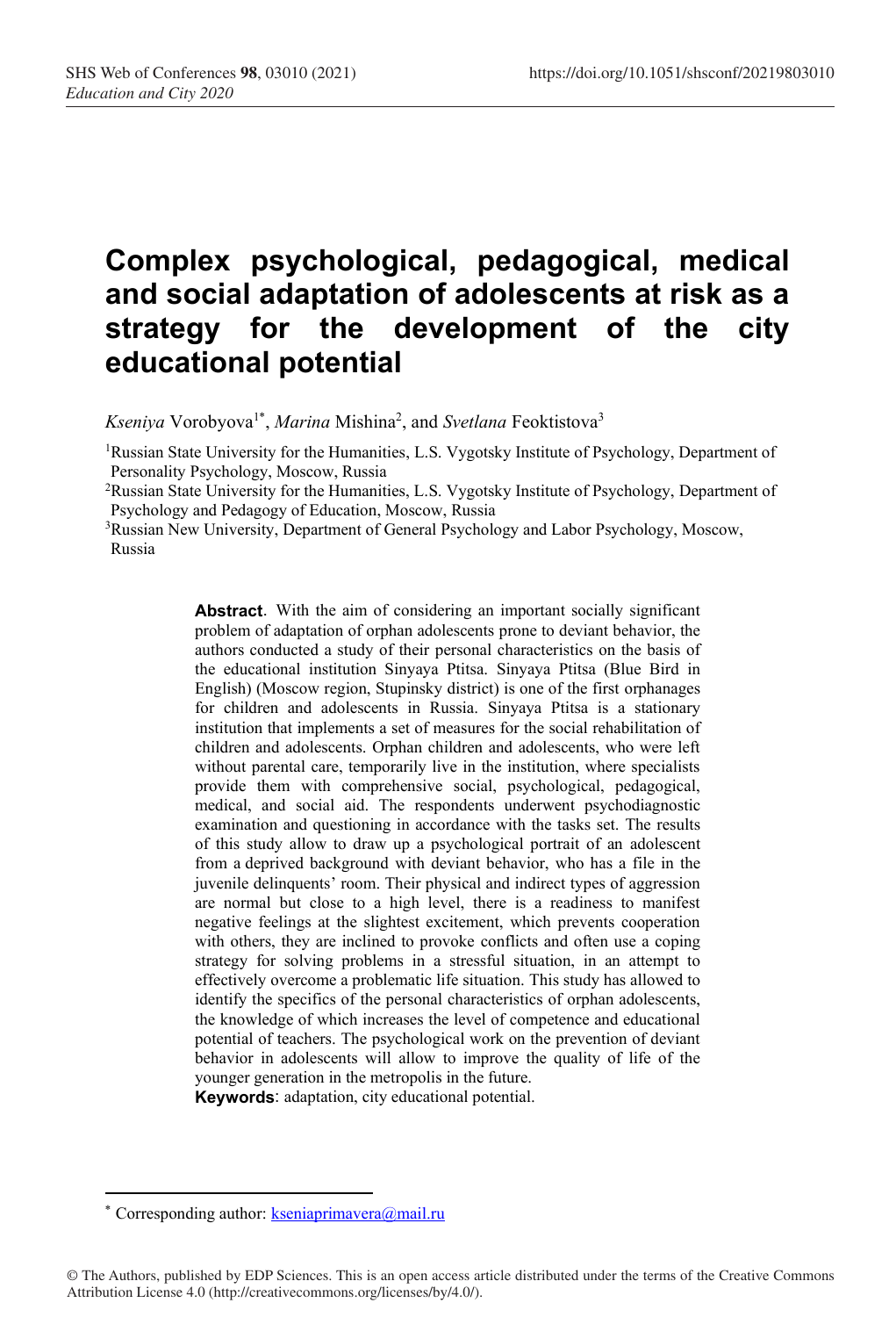## **1 Introduction**

The development of the city educational potential is one of the priority tasks of the Government of the Russian Federation and the Ministry of Science and Education, according to Federal Law of the Russian Federation No. 304-FZ dated 31 July, 2020 (as amended on 7 May, 2013) "On Amendments to the Federal Law "On Education in the Russian Federation" regarding the Education of Students" [1]. Early prevention and correction of deviant behavior in adolescents is an urgent and highly demanded direction in the educational environment.

Deviant behavior of adolescents is an acute socially significant problem of psychology, pedagogy, sociology, and philosophy. Experts who are engaged in this problem are looking for answers to a series of questions concerning the genesis of deviant behavior in adolescence [2-5]. The relevance of the topic is undeniable, because the number of minors who have committed aggressive and illegal actions is growing every year. Violent forms of behavior have spread to a new platform – social networks [6-7].

The problem of the deviant behavior phenomenon in adolescents is progressing in the media space; the modern forms of behavioral deviations such as cyberbullying, shoplifting, gerontophobia, etc. are rapidly emerging [8-9].

Studies by Russian and Western psychologists reveal that the manifestation of deviant behavior in adolescents is associated with various specifics of the social situation of adolescents' development and is multifactorial [3, 10-12]

The factors contributing to the emergence of deviant behavior in adolescents include external environmental conditions, hereditary and biological prerequisites, and individual psychological characteristics of the personality of adolescents [13]. L.S. Vygotsky suggests considering the social environment not as one of the factors but as the main source of personality development in the cultural historical theory of the development of higher mental functions [14]. The authors compare several indicators in the present study that contribute to the formation of deviant behavior: specifics of parent-child relationships, personality traits, level of personal and situational anxiety, and inclination of adolescents to deviant behavior [15]. An analysis of the relationship among these indicators helps the authors develop psychological and pedagogical recommendations for the prevention of deviant behavior in adolescents most at risk.

# **2 Methods and materials**

#### **2.1 Sample description**

Fifty respondents took part in the study: 25 female adolescents (average age was 14) and 25 male adolescents (average age was 15), the students of the State Budgetary Institution Center for the Promotion of Family Education Sinyaya Ptitsa. The data had been collected for two years. Diagnostics were made on the condition of anonymity.

To compare the groups of adolescents who had and did not have a file in the juvenile delinquents' room, the authors had identified three criteria: by gender (male, female), by having a file in the juvenile delinquents' room, and by the presence (absence) of difficult life situations. The data on difficult life situations and having a file in the juvenile delinquents' room were obtained from the State Budgetary Institution Center for the Promotion of Family Education Sinyaya Ptitsa. Out of 50 respondents, 10 female adolescents and 15 male adolescents had a file in the juvenile delinquents' room for committing administrative offenses (hooliganism, drinking alcoholic beverages, and fighting). Out of 50 respondents, 22 adolescents lost their parents in early childhood, and 28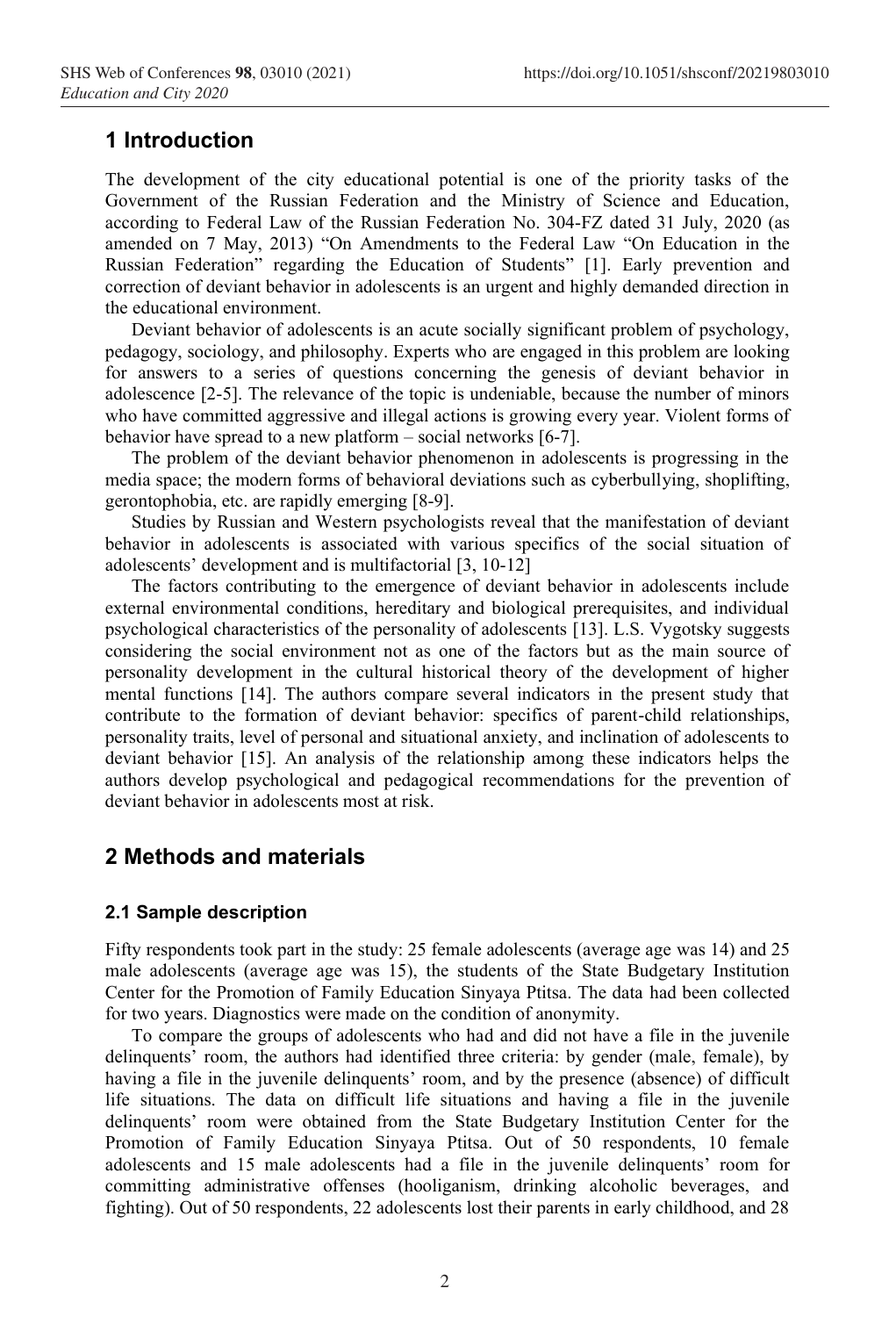adolescents had parents deprived of parental rights due to alcohol or drug addiction or serving a prison sentence.

#### **2.2 Methodological basis**

The methodological basis of the study is the cultural historical theory of the development of higher mental functions by L. S. Vygotsky.

#### *2.2.1 The following methods were used in the study:*

- Spielberger-Khanin Scale of Anxiety,
- H. Eysenck Personality Inventory,
- Buss-Durkee Hostility Inventory (adapted by S. N. Yenikolopov),
- the "Propensity for deviant behavior" questionnaire (A. N. Orel),
- the Adolescents about Parents (ADOR) test,

and the method "Coping behavior in stressful situations" (adapted by T.L. Kryukova) [16].

## **3 Results and discussion**

The analysis of the average values of the anxiety indicator revealed the inclination of male adolescents to increased anxiety (43.0) compared with female adolescents (41.0). The results were similar on the scale of situational anxiety: the indicator of situational anxiety was 40.6 in the adolescents who had a file in the juvenile delinquents' room and 43.0 in those who did not have a file in the juvenile delinquents' room, which indicated moderate severity of the indicator. The comparison of the indicators of personal anxiety revealed that they were also within the normal range (39.7 in the adolescents who had a file in the juvenile delinquents' room and 44.1 in those who did not have a file in the juvenile delinquents' room). The comparative analysis of the indicators of situational and personal anxiety in the adolescents whose parents were deprived of parental rights and those who lost their parents in early childhood revealed that the indicators of situational and personal anxiety were within the normal range.

The analysis of inclination to deviant behavior revealed that the respondents who had and did not have a file in the juvenile delinquents' room were equally inclined to violate social norms and rules and also escaped reality by altering their emotional and psychological state. The expressed needs for thrill, low value in life, and propensity to take risks were equally common for both male and female adolescents ( $n = 50$ ). The analysis of the average values of the deviant behavior indicators revealed difficulties in the regulation of volitional control in female adolescents, and an inclination to manifest delinquent behavior was expressed in male adolescents.

The authors note that the inclination for aggression and violence, as well as that for delinquent behavior were more pronounced among the respondents who did not have a file in the juvenile delinquents' room. Aggressive behavior was more common among the adolescents who had lost their parents. The adolescents who had lost their parents in early childhood had weak volitional control and difficulties in expressing emotions. The respondents whose parents were deprived of parental rights showed more pronounced tendency towards delinquent behavior.

When comparing the average values of the indicators of relationships with a father and mother between the orphan respondents and those respondents whose parents were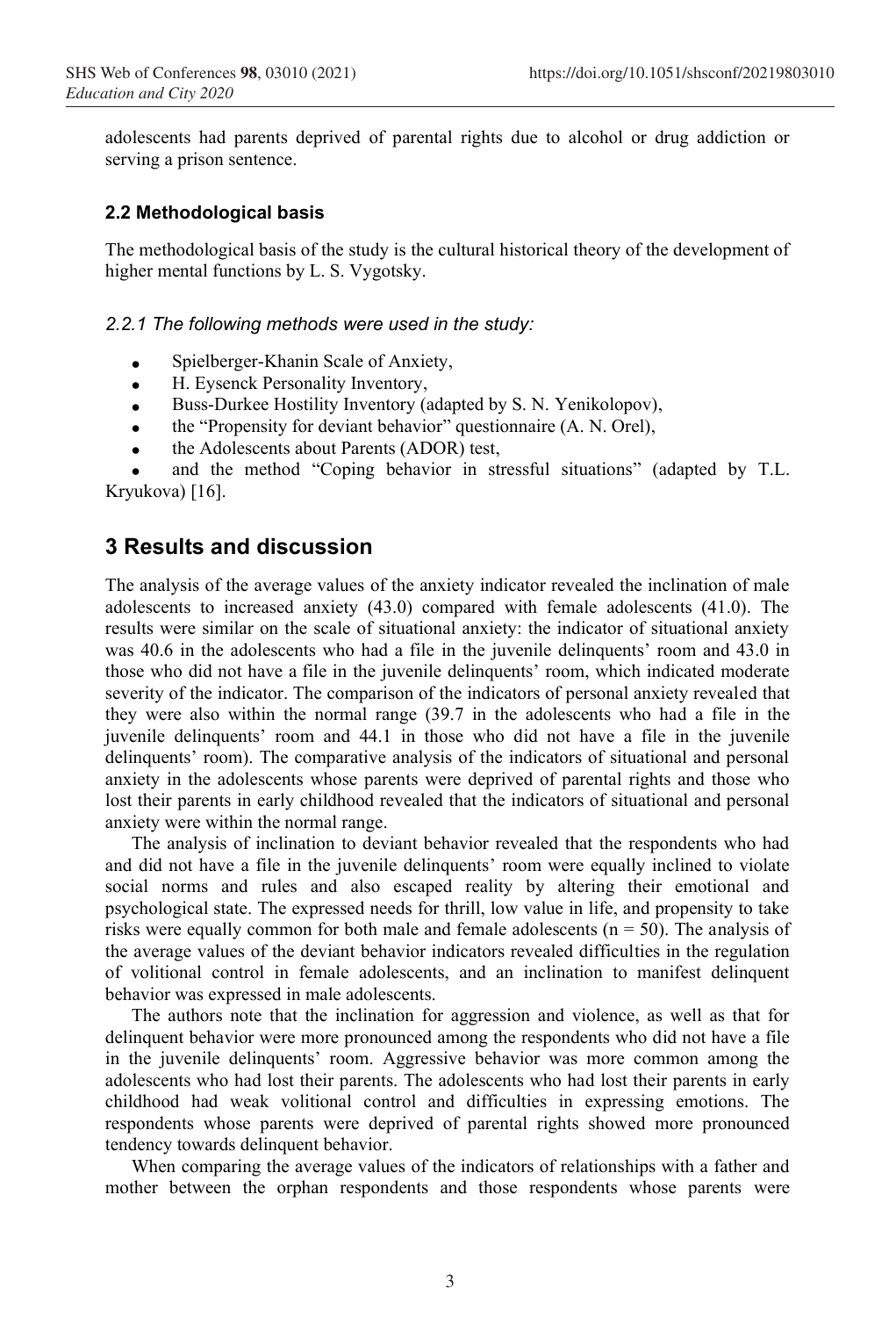deprived of parental rights, high values of the autonomy indicator in relation to a father were recorded in the adolescents who had lost their parents.

The analysis of the relationship between the indicators of psychological characteristics of the adolescents with deviant behavior from a deprived background (Mann-Whitney U test) revealed significant differences between the orphan respondents and the respondents whose parents were deprived of parental rights: in terms of directiveness towards a father = 0.001 (p<0.05); in terms of directiveness towards a mother = 0.002 (p<0.05); in terms of autonomy in relation to a father =  $0.003$  (p<0.05); and in terms of inconsistency in relation to a father =  $0.004$  (p<0.05).

The indicator of physical aggression was determined at the significance level of 0.257  $(p>0.05)$ : there were no differences between the manifestation of physical aggression in the adolescents who had and did not have a file in the juvenile delinquents' room. No differences were found in terms of neuroticism  $0.231$  (p $>0.05$ ) in the adolescents who had and did not have a file in the juvenile delinquents' room either.

The correlation analysis was made using the Spearman's rank correlation test, which revealed significant values between physical and indirect aggression =  $0.405**$  (p=0.003, p<0.05), which indicated a direct relationship between the indicators. The correlation coefficient between verbal aggression and negativism was  $0.536**$  (p=0, p<0.05), which was a significant connection. The correlation coefficient between the indicators of personal and situational anxiety was  $0.030**$  (p = 0, p<0.05), which indicated significant empirical values.

#### **3.1 Findings**

1. There is no difference between the manifestation of various forms of aggression in the adolescents who have and do not have a file in the juvenile delinquents' room.

2. The specifics of parent-child relationships have significant correlations with forms of aggression. Significant correlations have been revealed between indicators describing the psychological characteristics of the adolescents with deviant behavior: between inconsistency and delinquent behavior (0.338<sup>\*\*</sup> ( $p < 0.05$ )); inconsistency in relation to a father and feelings of guilt  $(0.319<sup>*</sup> (p < 0.05))$ ; positive interest in relation to a mother and feelings of guilt  $(0.278*(p < 0.05))$ ; and autonomy in relation to a mother and feelings of guilt  $(0.303*(p < 0.05))$ .

3. There is a significant relationship between neuroticism and volitional control of emotional reactions (0.295\* ( $p < 0.05$ )); avoidance of failures and verbal aggression  $(0.290*(p < 0.05))$ , as well as with indirect aggression  $(0.289*(p < 0.05))$ .

### **4 Conclusion**

The predominance of aggressive forms of behavior in adolescents is not the main fact for having a file in the juvenile delinquents' room. However, the adolescents who have a file are more prone to independence and autonomy from their fathers. Getting out of the influence and control of parents, the pronounced independence, and protest reaction are some of the possible factors for the emergence of illegal actions with the aim of selfaffirmation in society. Therefore, the authors have concluded that the destructive nature of parent-child relationships is the most important determinant in the emergence of a tendency to deviant behavior in adolescence. Adolescents with problematic relationships with their parents tend to manifest aggressive behavior as a factor in the release of negative emotions, as well as verbal, physical, and indirect aggression.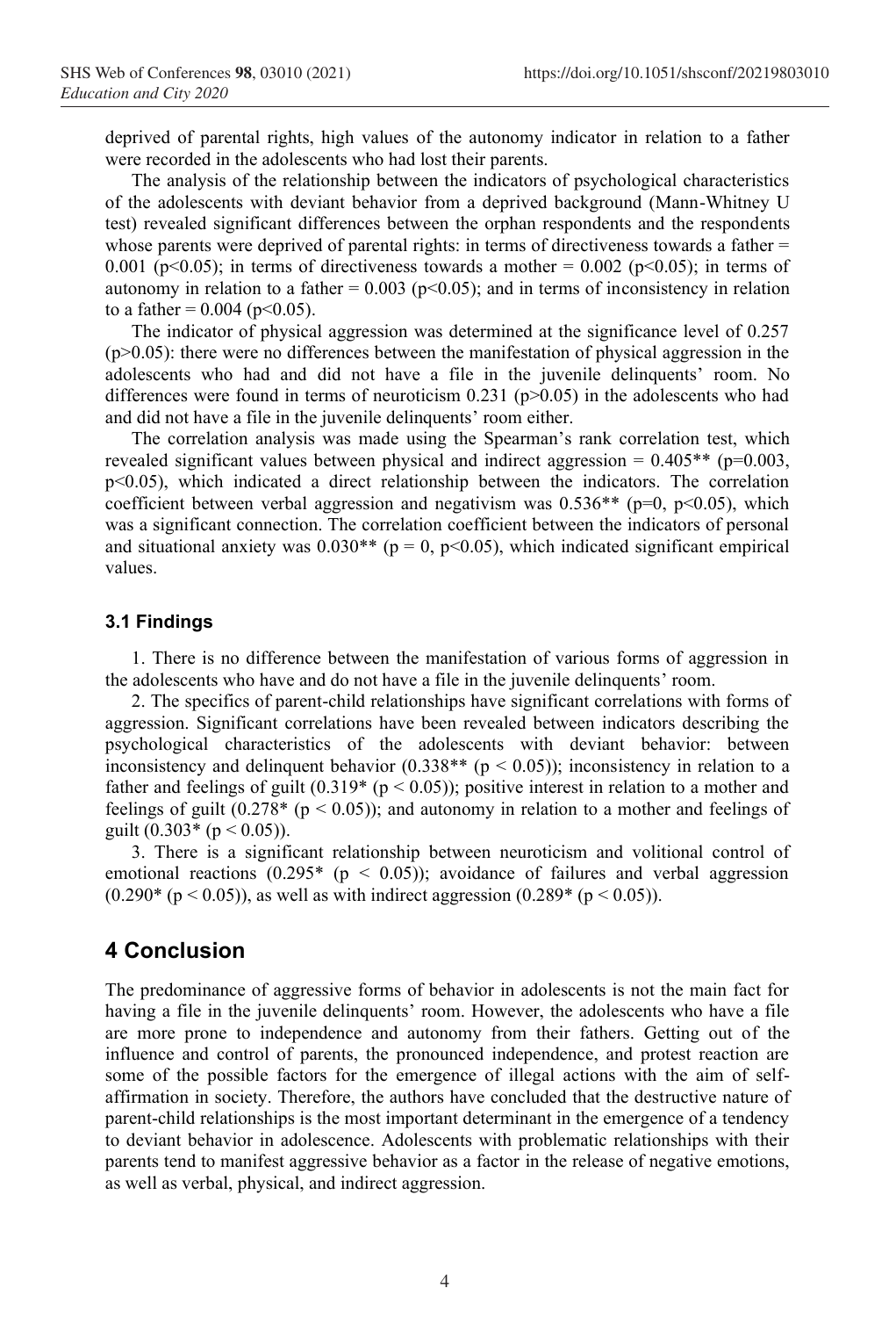The results of the present study allow to draw up a psychological portrait of an adolescent from a deprived background with deviant behavior, who has a file in the juvenile delinquents' room. The physical and indirect types of aggression in such adolescents are normal but close to a high level. There is a high readiness to manifest negative feelings at the slightest excitement, which prevents cooperation with others. An adolescent with deviant behavior is inclined to provoke conflicts and often uses a coping strategy for solving problems in a stressful situation, in an attempt to effectively overcome a problematic life situation.

The development of the State Budgetary Institution Center for the Promotion of Family Education Sinyaya Ptitsa, as a multidisciplinary institution that pays special attention to working with a group most at risk, will allow for the social rehabilitation of orphans and children in difficult life situations, for the successful socialization of graduates, and for decreasing the level of social orphanhood. This institution can act as a scientific and methodological resource center broadcasting innovative models of education, upbringing, and social adaptation of children and adolescents with behavioral problems, with the purpose to increase the level of competence of teachers and to develop the city educational potential.

# **References**

1. Government of the Russian Federation and the Ministry of Science and Education, Federal Law of the Russian Federation No. 304-FZ dated 31 July, 2020 (as amended on 7 May, 2013) "On Amendments to the Federal Law "On Education in the Russian Federation" regarding the Education of Students" (2020). Accessed on: 20 December, 2020. [Online]. Available:

http://publication.pravo.gov.ru/Document/Text/0001202007310075

- 2. A.G. Asmolov, A.L. Semenov, A.Yu. Uvarov, Rossiyskaya shkola i novyye informatsionnyye tekhnologii: vzglyad v sleduyushcheye desyatiletiye [Russian school and new information technologies: glimpse into the next decade] (NexPrint, Moscow, 2010)
- 3. S.N. Yenikolopov, Prikladnaya yuridicheskaya psikhologiya, **2**, 37–47 (2010)
- 4. S.V. Krivtsova, A.A. Belevich, A.N. Shapkina, Educational policy, **3(73)** (2016)
- 5. S.V. Feoktistova, T.Yu. Marinova, N.N. Vasilyeva, Psikhologiya [Psychology] (Yurayt, Moscow, 2020)
- 6. G.U. Soldatova, A.N. Yarmina, National psychological journal, **3(3(35))**, 17–31 (2019)
- 7. G. Egeberg, S. Thorvaldsen, J.A. Ronning, *The Impact of Cyberbullying and Cyber Harassment on Academic Achievement*, in Digital Expectations and Experiences in Education, 183–204 (SensePublishers, Rotterdam, 2016). https://doi.org/10.1007/978- 94-6300-648-4\_11
- 8. V.V. Rubtsov, N.I. Polivanova, Obrazovatel'naya sreda shkoly kak faktor psikhicheskogo razvitiya uchashchikhsya [The educational environment of the school as a factor in the mental development of students] (IG-SOCIN, Obninsk, Moscow, 2007)
- 9. J.W. Patchin, S. Hinduja, Journal of Adolescent Health, **61(6)** (2017). https://doi.org/10.1016/j.jadohealth. 2017.06.012.
- 10. C.A. Anderson, B.J. Bushman, Annual Review of Psychology, **53(1)**, 27–51 (2002)
- 11. K.A. Vorobyova, *Aktual'nyye problemy profilaktiki deviantnogo povedeniya i obespecheniye psikhologicheskoy bezopasnosti podrostkov v obrazovatel'nom*